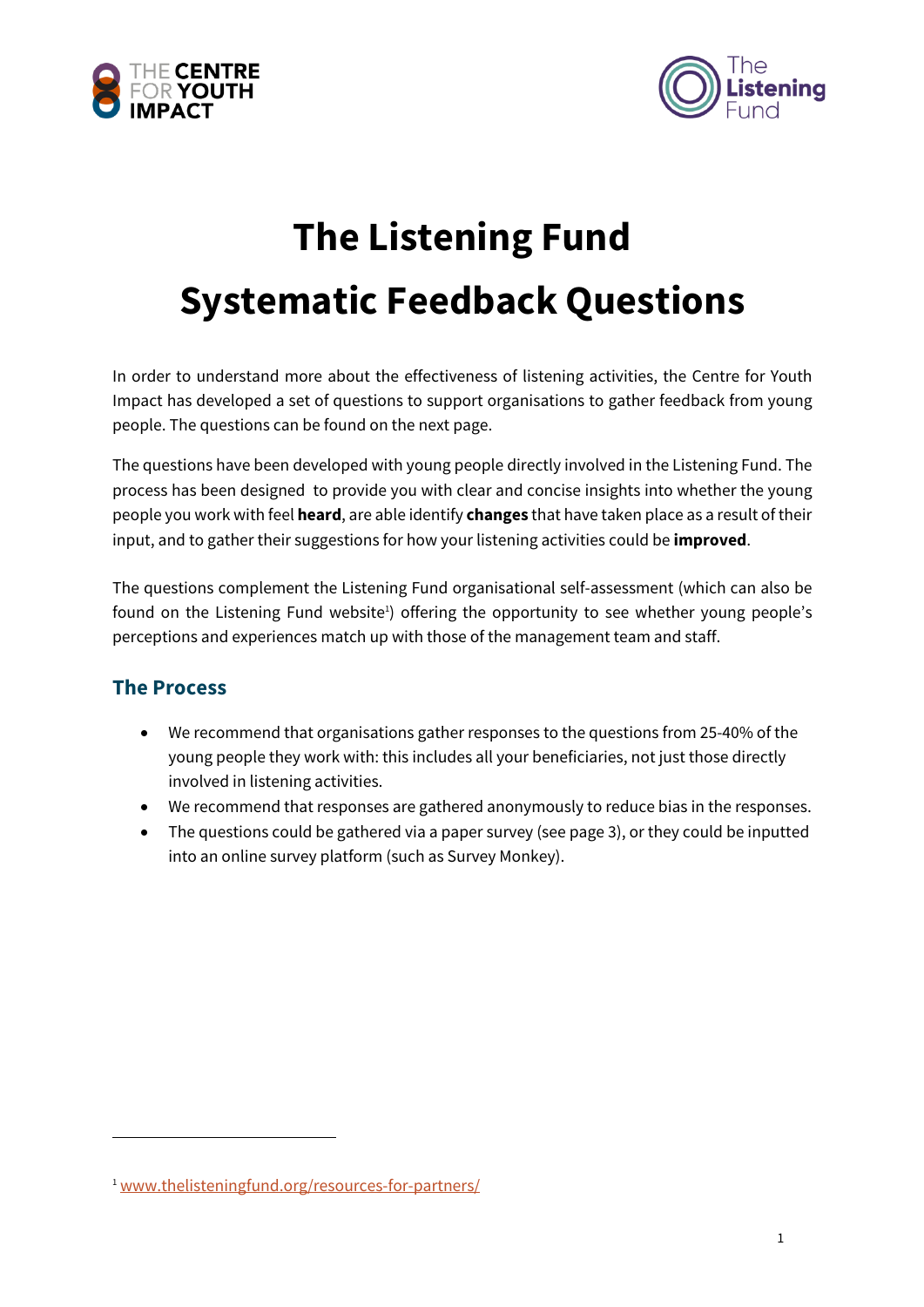



## **Feedback Questions**

| Question |                                                                                                                                                                                                             | <b>Answer Options</b>                                                                                                                                                                                                                                                                       |
|----------|-------------------------------------------------------------------------------------------------------------------------------------------------------------------------------------------------------------|---------------------------------------------------------------------------------------------------------------------------------------------------------------------------------------------------------------------------------------------------------------------------------------------|
|          | 1. A) Do you feel like<br>[organisation] listens to what<br>you think? (Just tick one)                                                                                                                      | Definitely: I always feel my opinion is valued<br>$\bullet$<br>A bit: I sometimes feel my opinion is valued<br>$\bullet$<br>I'm not sure<br>$\bullet$<br>Not really: I often don't feel my opinion is valued<br>$\bullet$<br>Definitely not: I never feel my opinion is valued<br>$\bullet$ |
| 1.       | B) If you have an idea about<br>how to improve<br>[organisation], do you know<br>how to tell them?<br>(Just tick one)                                                                                       | Yes, and there are lots of ways for me to suggest ideas<br>$\bullet$<br>Yes, and I know one way for me to suggest ideas<br>$\bullet$<br>No, I do not know how to suggest an idea<br>$\bullet$<br>I do not want to suggest any ideas<br>$\bullet$                                            |
| 2.       | A) Have you ever seen<br>[organisation] change<br>something in response to your<br>feedback?                                                                                                                | Yes<br><b>No</b><br>I'm not sure<br>$\bullet$<br>I've never given feedback<br>$\bullet$                                                                                                                                                                                                     |
| 2.       | B) If you have seen a change,<br>what was it?<br>(This could be a change in the<br>activities they put on or how<br>they run them, a change in the<br>way the organisation is<br>managed, or anything else) | Open question                                                                                                                                                                                                                                                                               |
| 3.       | What do you think<br>[organisation] could do to<br>make them better listeners?<br>(Tick as many as you like)                                                                                                | Talk to me face-to-face more often<br>$\bullet$<br>Let me give them feedback using a computer or my<br>$\bullet$<br>phone<br>Explain what changes they have made because of<br>$\bullet$<br>what they've heard from me and other young people<br>Something else (please tell us here):      |